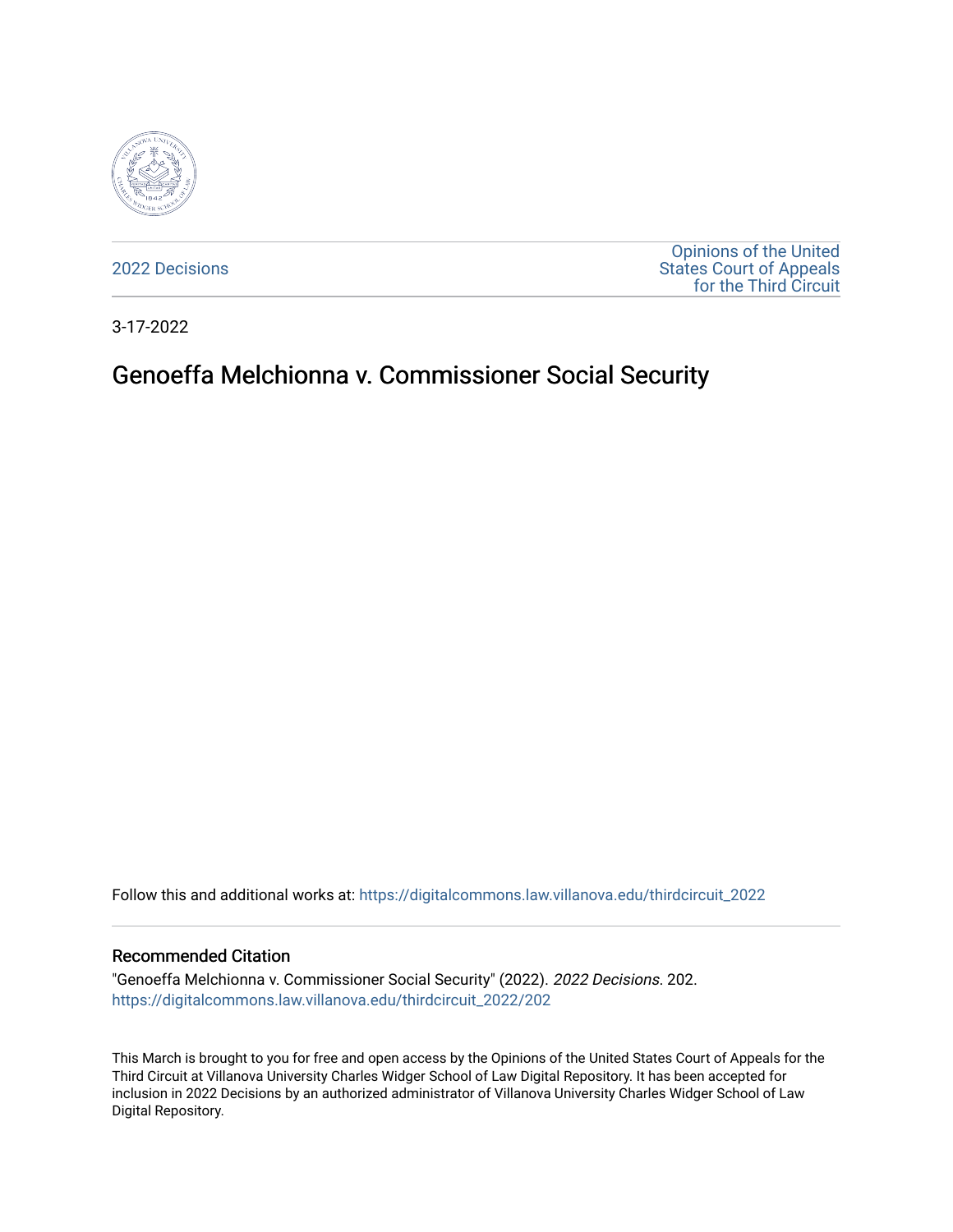#### **NOT PRECEDENTIAL**

UNITED STATES COURT OF APPEALS FOR THE THIRD CIRCUIT

 $\frac{1}{2}$ 

No. 21-1860

### GENOEFFA M. MELCHIONNA, Appellant

v.

COMMISSIONER SOCIAL SECURITY  $\frac{1}{2}$ 

On Appeal from the United States District Court For the District of New Jersey (D.C. No. 2-19-cv-19692) District Judge: Honorable Kevin McNulty

 $\frac{1}{2}$ 

Submitted Under Third Circuit L.A.R. 34.1(a) March 14, 2022

Before: JORDAN, KRAUSE, and PORTER, *Circuit Judges*

(Filed: March 17, 2022)  $\frac{1}{2}$ 

> OPINION[∗](#page-1-0)  $\overline{\phantom{a}}$  , where  $\overline{\phantom{a}}$

JORDAN, *Circuit Judge*.

<span id="page-1-0"></span><sup>∗</sup> This disposition is not an opinion of the full court and, pursuant to I.O.P. 5.7, does not constitute binding precedent.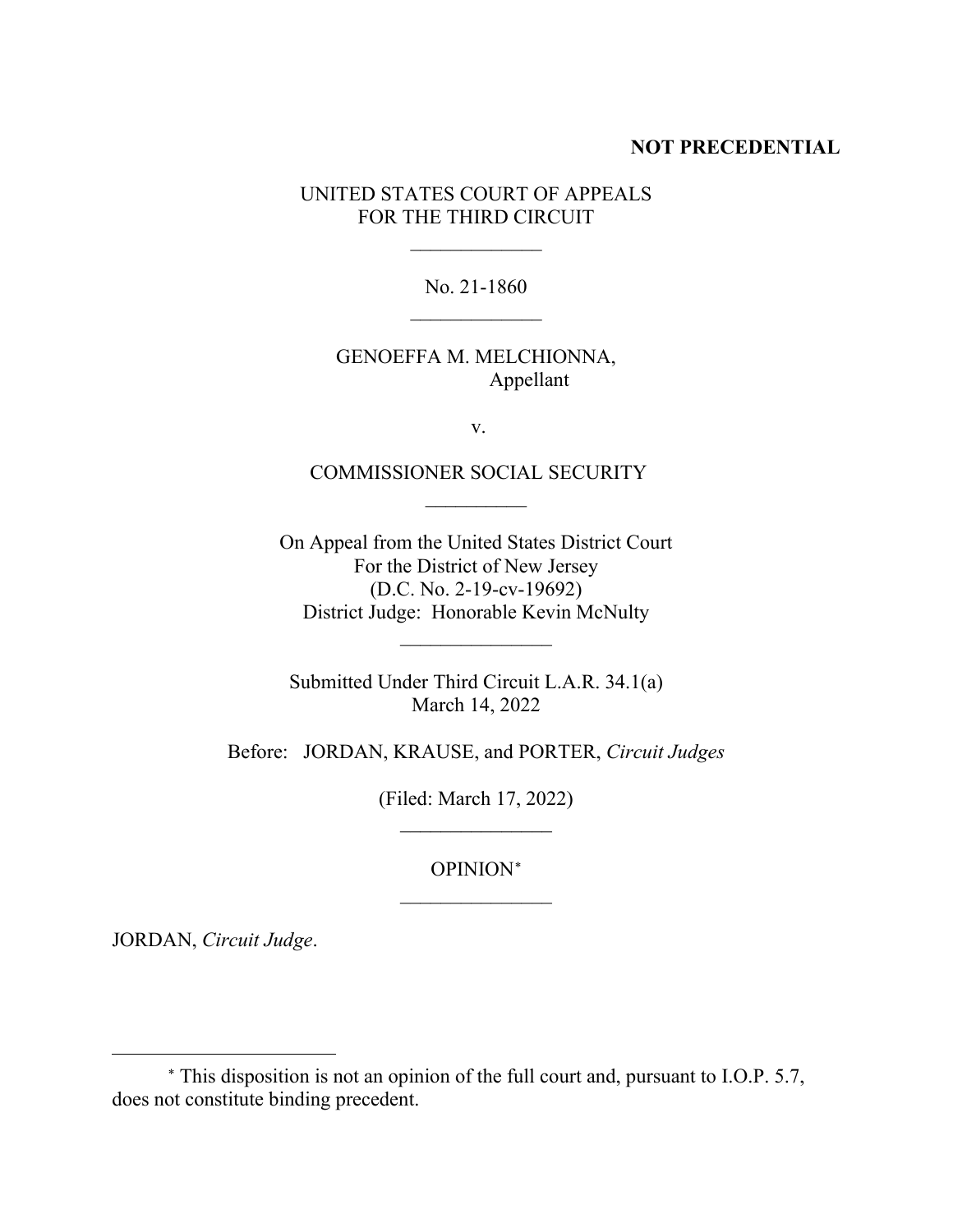This appeal arises from Genoeffa Melchionna's application for Social Security disability insurance benefits. The administrative law judge ("ALJ") at the Social Security Administration denied part of her application, determining that, despite Melchionna's physical and cognitive impairments, she retained a residual functional capacity ("RFC") that would enable her to find work in the national economy. Melchionna appealed the partial denial to the District Court, arguing that parts of the ALJ's RFC determination were not supported by substantial evidence. The District Court affirmed the ALJ's decision. For the following reasons, we will vacate and remand.

#### **I. BACKGROUND**

Melchionna was a hairdresser and licensed cosmetologist. In April 2011, she was involved in a minor car accident. As a result of the accident, she began experiencing pain in her neck and lower back, and numbness in her hands. She was ultimately diagnosed with cervical and lumbar spine disc herniation with radiculopathy and bilateral carpal tunnel syndrome, all of which required surgeries. The car accident also caused her to experience multiple mental impairments, including anxiety, depression, post-traumatic stress disorder, and a mild cognitive disorder.

Despite undergoing the surgeries and extensive treatment, Melchionna continued to suffer pain and reduced range of motion in her spine and neck for the next several years. Melchionna's medical providers agreed that her continuing pain and physical limitations made it unlikely that she could return to her prior work as a hairdresser. They had differing opinions on the full extent of her physical and cognitive limitations.

2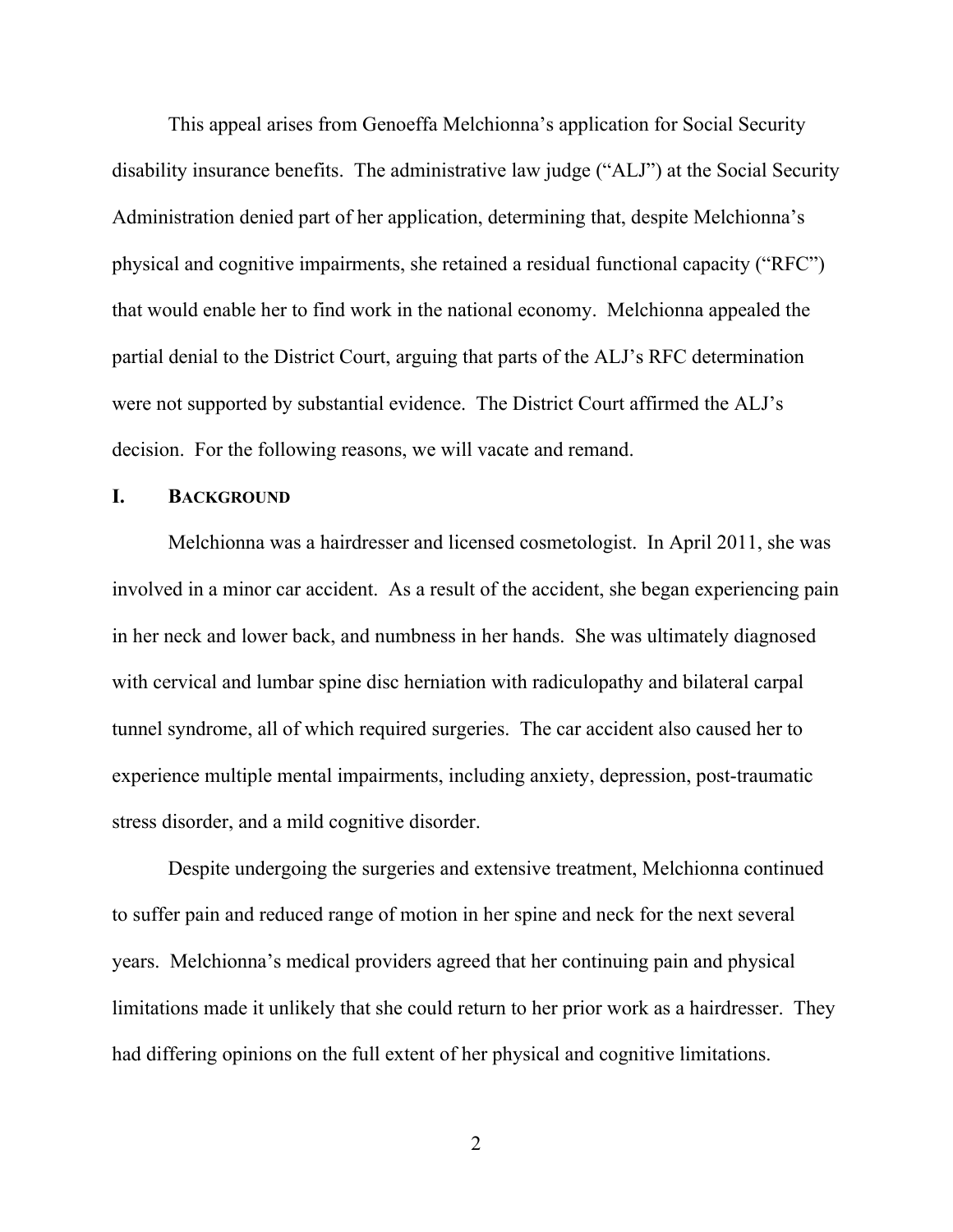In March 2013, Melchionna filed an application for disability insurance benefits. The ALJ denied her application, finding that she was not disabled. Although the ALJ determined that Melchionna's RFC was limited to performing sedentary work and that it precluded a return to her prior work as a hairdresser, she concluded that Melchionna could still perform other jobs in the national economy. After the agency's Appeals Council denied Melchionna's request for review of the ALJ's findings, Melchionna appealed to the District Court. The District Court remanded for the ALJ to clarify what was meant by the limitation on Melchionna's RFC that she "be given the ability to fidget about in her seat." (A.R. at 26, 1559.)

On July 6, 2017, while her application was on appeal, Melchionna fell down a staircase. That accident exacerbated her existing physical and cognitive ailments. She filed a second application for disability insurance benefits, which was combined with the remanded first application for consideration by another ALJ.

On remand, the ALJ found that Melchionna was disabled as of July 6, 2017, but not before that date. As before, the ALJ found that her RFC before July 2017 was limited to sedentary work. But this time, instead of saying that Melchionna needed to be able to "fidget about in her seat," the ALJ said that she needed to be able to "change positions while continuing to sit and work for 10 minutes every hour<sup>[1]</sup> (A.R. at 1379.) The ALJ determined that, even though Melchionna's RFC left her unable to continue her work as a hairdresser, she still could have performed other jobs in the national economy, including that of a call-out operator. Melchionna appealed the partial denial to the District Court, which affirmed the ALJ's decision. She then filed this timely appeal.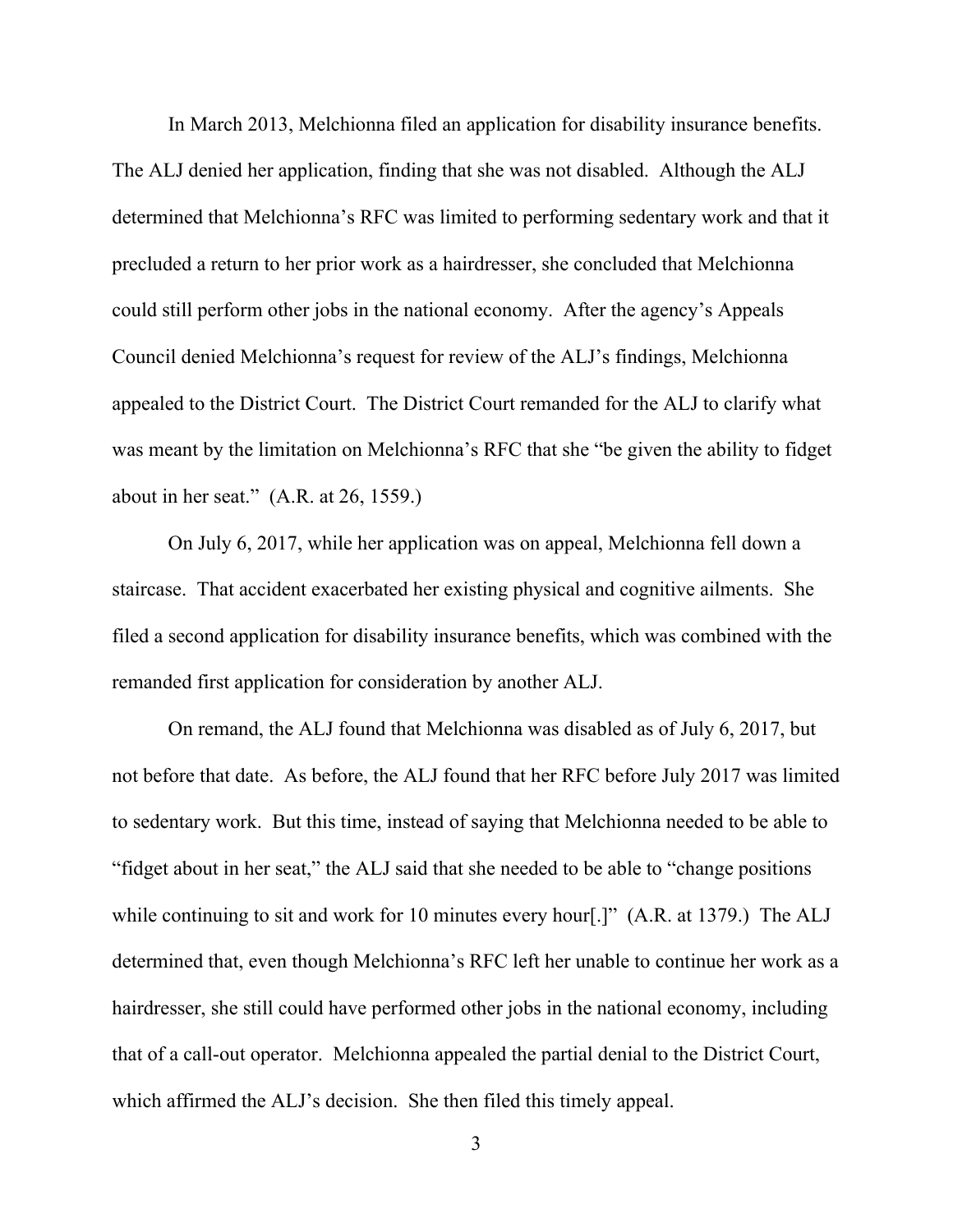### **II. DISCUSSION**[1](#page-4-0)

An ALJ's decision must be "accompanied by a clear and satisfactory explication of the basis on which it rests." *Cotter v. Harris*, 642 F.2d 700, 704 (3d Cir. 1981). The ALJ must consider all evidence presented. *Burnett v. Comm'r of Soc. Sec. Admin.*, 220 F.3d 112, 121 (3d Cir. 2000). "When a conflict in the evidence exists, the ALJ may choose whom to credit but 'cannot reject evidence for no reason or for the wrong reason.'" *Plummer v. Apfel*, 186 F.3d 422, 429 (3d Cir. 1999) (quoting *Mason v. Shalala*, 994 F.2d 1058, 1066 (3d Cir. 1993)). If there is evidence that contradicts his decision, the ALJ must "give some indication of the evidence which he rejects and his reason(s) for discounting such evidence." *Burnett*, 220 F.3d at 121. "In the absence of such an indication, the reviewing court cannot tell if significant probative evidence was not credited or simply ignored." *Id.* (quoting *Cotter,* 642 F.2d at 705).

The ALJ here, applying 42 U.S.C.  $\S$  423(a)(1), had to determine whether Melchionna was disabled within the meaning of the Social Security Act. A "disability" is defined as an "inability to engage in any substantial gainful activity by reason of any

<span id="page-4-0"></span><sup>&</sup>lt;sup>1</sup> The District Court had jurisdiction under 42 U.S.C. § 405(g). We have appellate jurisdiction pursuant to 28 U.S.C. § 1291. "We review the ALJ's decision under the same standard of review as the District Court, to determine whether there is substantial evidence on the record to support the ALJ's decision." *Burnett v. Comm'r of Soc. Sec. Admin.*, 220 F.3d 112, 118 (3d Cir. 2000). The substantial evidence standard requires "more than a mere scintilla<sup>[1]</sup>," meaning "such relevant evidence as a reasonable mind might accept as adequate to support a conclusion." *Biestek v. Berryhill*, 139 S. Ct. 1148, 1154 (2019) (quoting *Consol. Edison Co. v. NLRB*, 305 U.S. 197, 229 (1938)). "We review de novo the district court's determination as to whether the ALJ's decision was supported by substantial evidence." *Buckwalter v. Acting Comm'r of Soc. Sec.*, 5 F.4th 1315, 1320 (11th Cir. 2021).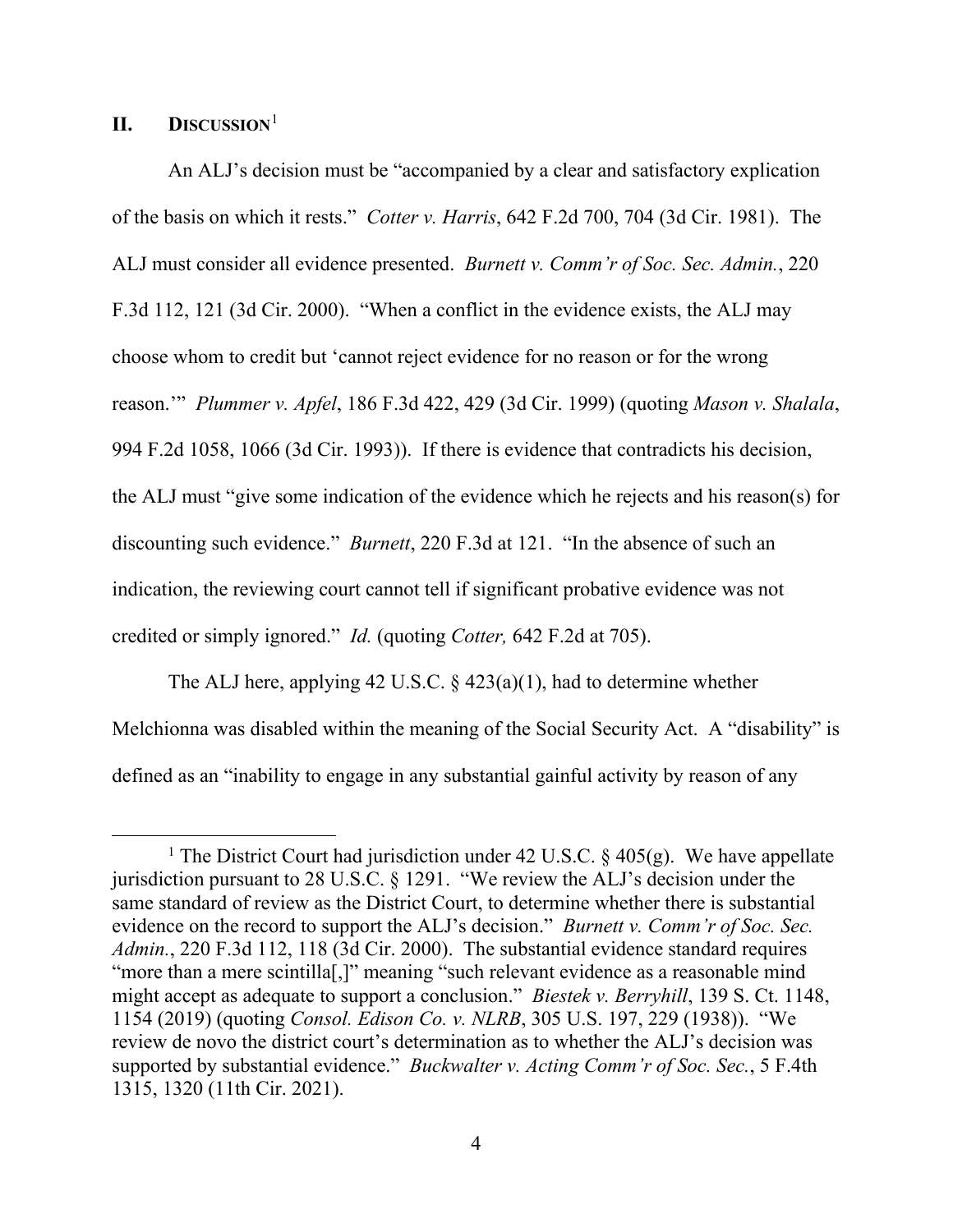medically determinable physical or mental impairment which can be expected to result in death or which has lasted or can be expected to last for a continuous period of not less than 12 months[.]" *Id.*  $\frac{2}{3}$  423(d)(1)(A). A claimant is disabled only if her impairment is so severe that she cannot engage in her previous work nor "any other kind of substantial gainful work which exists in the national economy[.]" *Id*. § 423(d)(2)(A).

The Social Security Administration's regulations instruct ALJs to conduct a fivestep process for determining whether a claimant is disabled. 20 C.F.R. § 404.1520(a). The only step at issue here is the fifth step, at which the ALJ must determine whether the claimant can perform any job in the national economy based on her age, education, work experience, and residual functional capacity. *Id.* §§ 404.1520(a)(4)(v), 404.1560(c). A claimant's RFC is "that which [he or she] is still able to do despite the limitations caused by his or her impairment(s)." *Hartranft v. Apfel*, 181 F.3d 358, 359 n.1 (3d Cir. 1999) (citing 20 C.F.R. § 404.1545(a)). The Social Security Administration classifies the type of work the claimant can do based on physical exertion requirements, ranging from sedentary work to very heavy work. 20 C.F.R. § 404.1567. In addition to that general classification, an ALJ's RFC determination often identifies more specific limitations to the claimant's exertional capabilities.

As mentioned, sedentary work is the least physically demanding classification of work in the national economy. *Id.* It mostly involves sitting, only occasionally requires walking and standing, and does not require lifting more than ten pounds. *Id.* § 404.1567(a). "A sedentary job should require no more than approximately 2 hours of standing or walking per eight-hour work day, and sitting should typically amount to six

5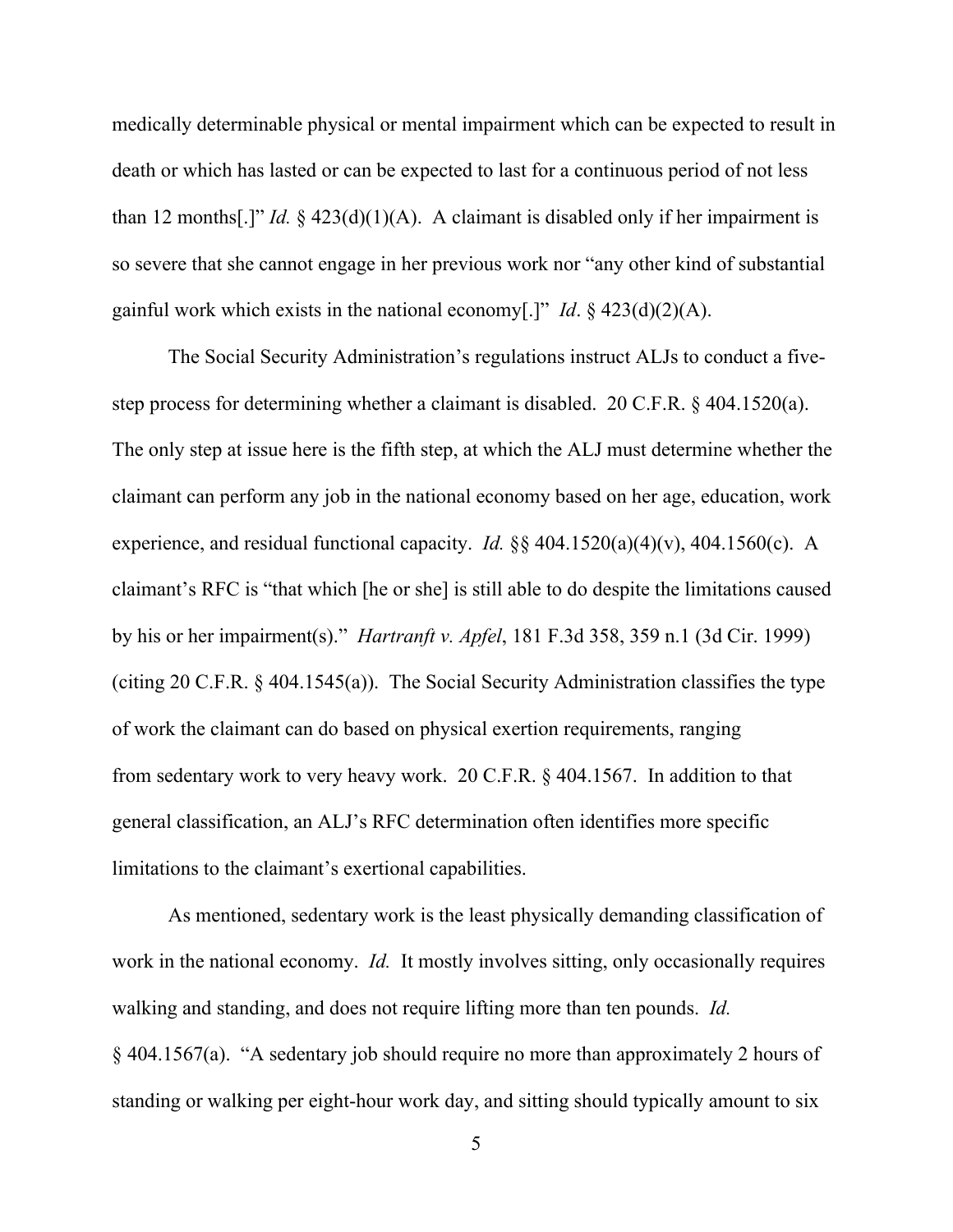hours per eight-hour work day." *Mason*, 994 F.2d at 1065. A sedentary job does not necessarily require that a claimant be able to sit for long stretches at a time. SSR 96-9p, 1996 WL 374185 (July 2, 1996) (explaining that "[a]n individual may need to alternate the required sitting of sedentary work by standing … periodically[,]" such as during breaks and a lunch period); *see also Halloran v. Barnhart*, 362 F.3d 28, 33 (2d Cir. 2004) ("The regulations do not mandate the presumption that all sedentary jobs in the United States require the worker to sit without moving for six hours, trapped like a seat-belted passenger in the center seat on a transcontinental flight."). Still, the time spent during the workday must allow for approximately six hours of sitting. *Boone v. Barnhart*, 353 F.3d 203, 210 (3d Cir. 2003) ("[T]he requirement … that Boone's employment allow her the option to sit or stand at will every thirty minutes precludes her from performing 'the prolonged sitting contemplated in the definition of sedentary work[.]'" (quoting SSR 83- 12, 1983 WL 31253 (Jan. 1, 1983))).

The ALJ here determined that Melchionna was capable of performing sedentary work prior to July 2017, but with numerous specific caveats. One of those limitations on her ability to perform sedentary work was that, "when seated," she needed to be able to "change positions while continuing to sit and work for 10 minutes every hour[.]" (A.R. at 1379.) Melchionna has challenged the ALJ's inclusion of that "change positions" limitation, among others, as being unsupported by substantial evidence.

We agree that the decisions of the ALJ and the District Court are without record support at least with respect to the "change positions" limitation. The only evidence that the ALJ cited in support of that limitation was the report of Dr. Susan Fuls. The ALJ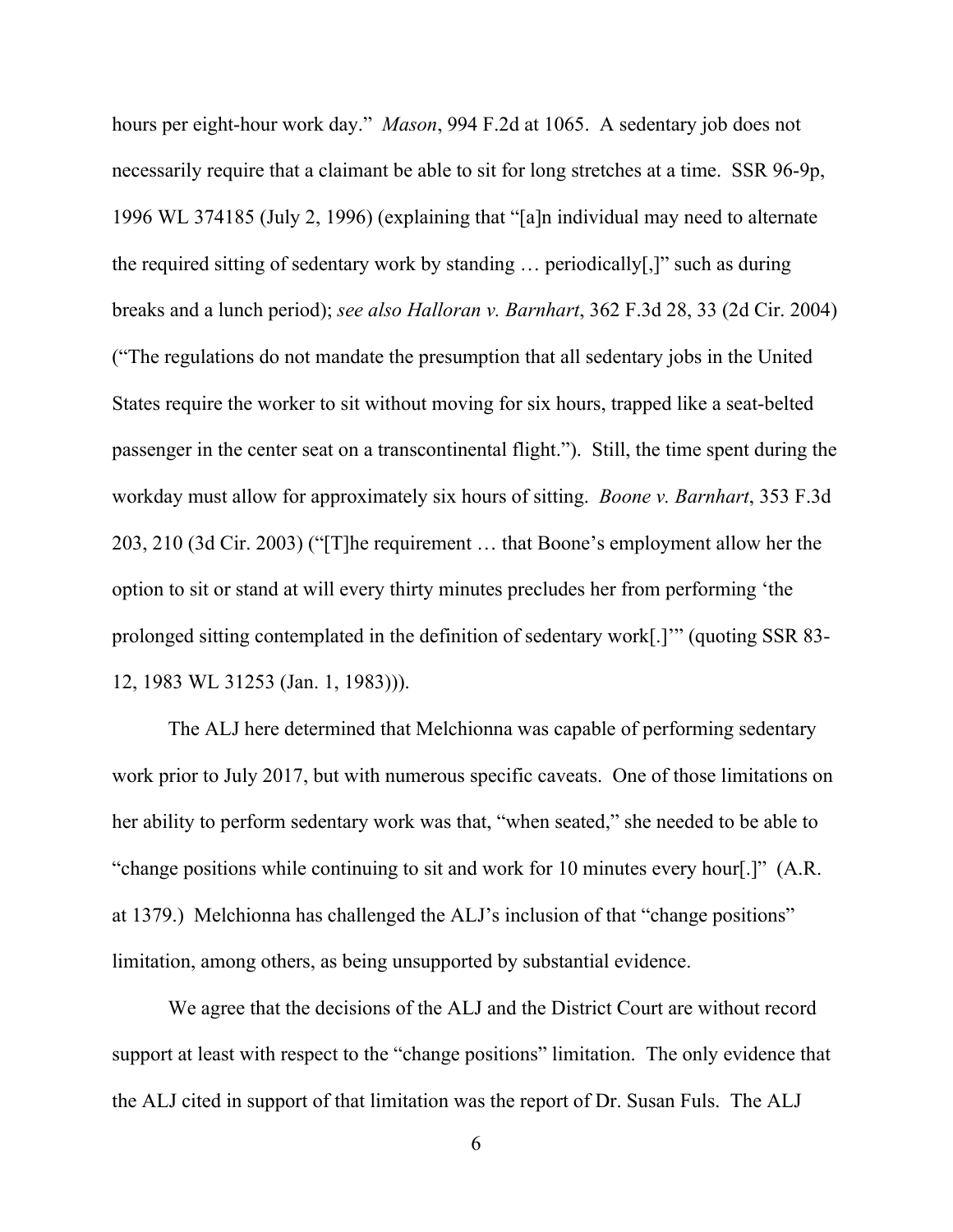stated: "I also accord strong weight to Dr. Fuls' opinion … indicating that the claimant was seemingly capable of being on time and working, but needs to sit[,] stand[,] and change position every 10 to 15 minutes." (A.R. at 1392.) But the ALJ then acknowledged that "there was no real explanation given for the 10 to 15 minute switch of position." (A.R. at 1392.) Indeed, there was no explanation because Dr. Fuls never advanced that proposition. Her report instead stated that "[Melchionna's] physical (acute [and] chronic) back pain impair[s] her ability [to] sit for more than 10 min[utes] in a chair[.]" (A.R. at 999; *see also* A.R. at 995 (noting that Melchionna was "unable to sit in chair  $> 10$  min at a time (has to stand + walk around)").) Thus, Dr. Fuls's remarks that Melchionna could only sit for ten minutes contradict, rather than support, the ALJ's finding that Melchionna could sit continuously if given the ability to "change positions" in her seat for ten minutes every hour.

Nor was there any other evidence in the record to support that RFC limitation. In upholding the ALJ's "change positions" limitation, the District Court pointed to two other parts of the record, but neither provides the requisite substantial evidence. It first cited Melchionna's testimony from her initial hearing, which the District Court summarized by saying: "Melchionna herself testified that she could only sit for ten minutes before needing to 'fidget' to get into a comfortable position." (App. at 8.) But that is not quite what Melchionna said. Rather, the transcript reads:

- Q: And what about sitting, how long can you sit?
- A: I'm always in pain so 10 minutes that I fidget all the time just trying to get into a comfortable position.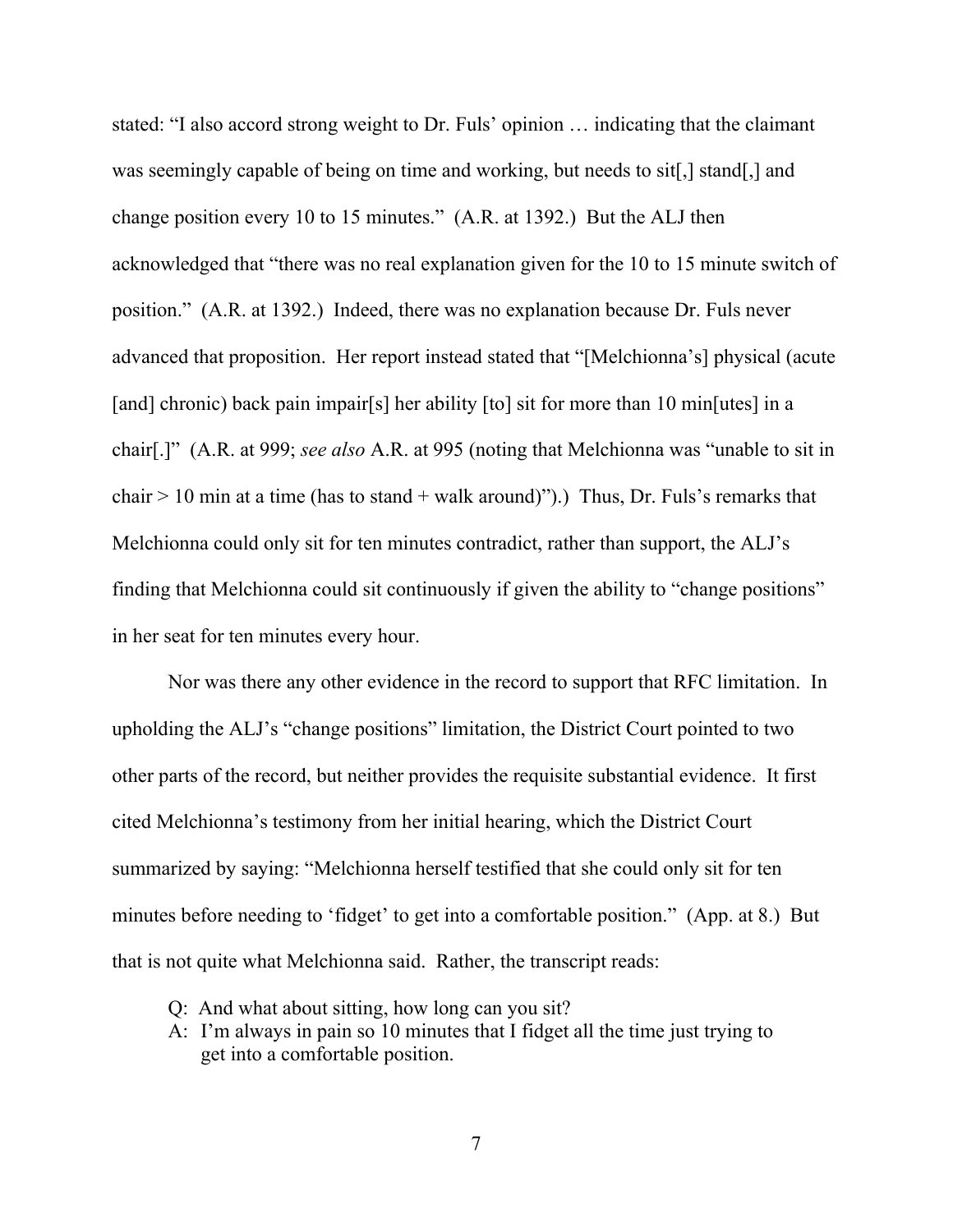(A.R. at 61.) In other words, Melchionna did not say that she could sit for ten minutes, change positions, and then sit for longer. Her comment is ambiguous but appears to be that she could sit for a maximum of ten minutes, the whole time trying (unsuccessfully) to get comfortable. Like the ALJ's citation to Dr. Fuls's report, the District Court's citation to Melchionna's testimony appears to contradict, rather than support, the "change positions" limitation.

The District Court also pointed to a report by psychotherapist John Kramer. During one of his 45-minute therapy sessions with Melchionna, Mr. Kramer observed that she "change[d] position in her chair every few minutes due to 'pain[.]'" (A.R. at 1342.) But a therapist's observation that Melchionna could sit uncomfortably for threequarters of an hour does not adequately support a finding that she could sit continuously as long as she could change positions in her seat for ten minutes each hour, or that she could sit for six hours each workday.

Thus, the evidence cited for the disability determination does not constitute the substantial evidence necessary to support the ALJ's determination that Melchionna could perform sedentary work with the limitation of needing to "change positions while continuing to sit and work for 10 minutes every hour[.]" (A.R. at 1379.) To the contrary, the ALJ and the District Court appeared to be crediting, rather than rejecting, evidence that contradicts a key limitation included in the ALJ's RFC determination. We will therefore remand so that the ALJ can provide "a clear and satisfactory explication" of the

8